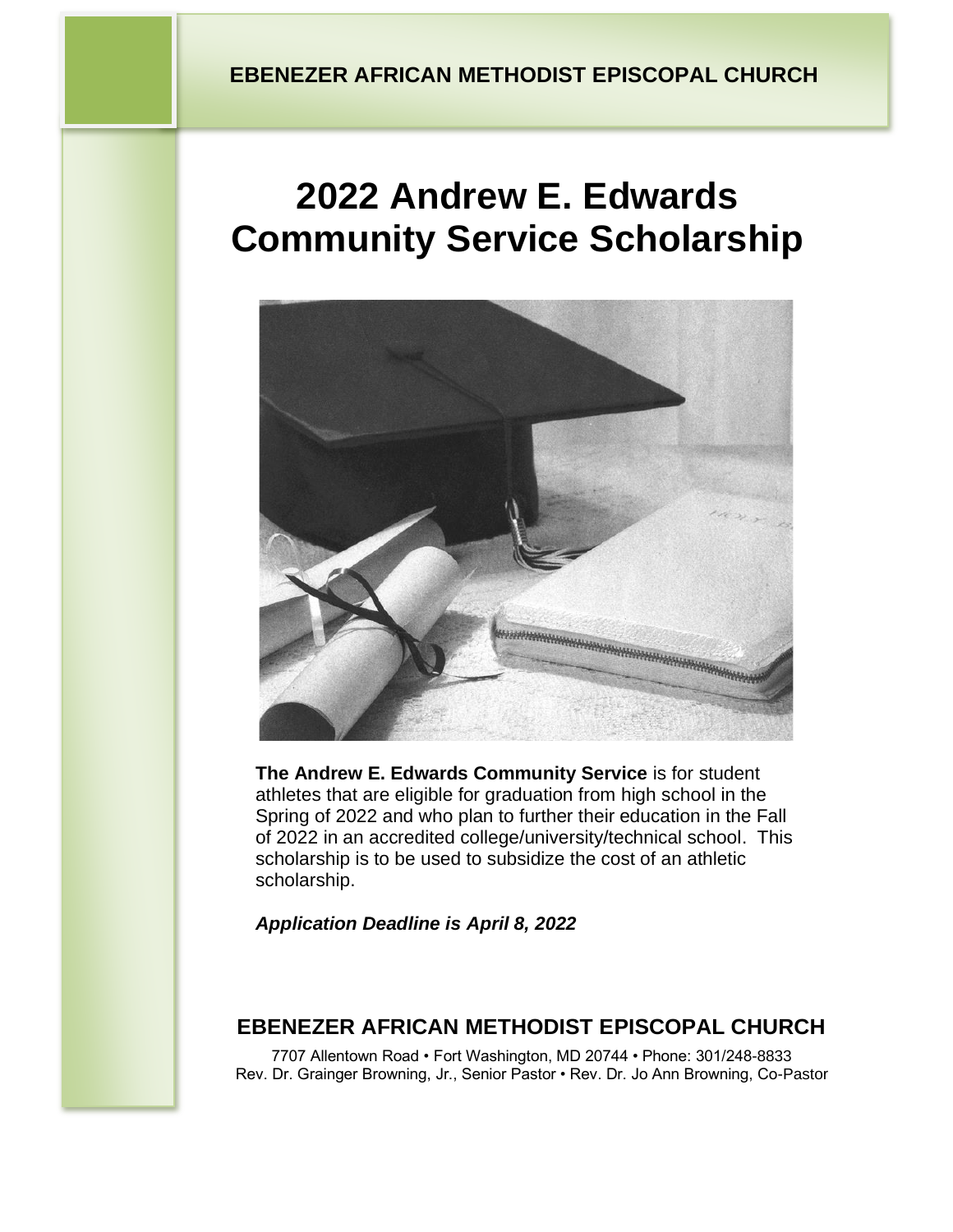Dear Ebenezer Scholarship Applicant:

**PRAISE THE LORD!** The Ebenezer A.M.E. Family is blessed to provide the Andrew E. Edwards Community Service to qualified 2022 high school graduates. **(Please see requirements below)**.

The Andrew E. Edwards Community Service is given to young men and women who are eligible for graduation in the Spring of 2022 and are planning to further their education in the Fall of 2022.

Each year the Ebenezer Church Family looks forward to encouraging our members to obtain a richer educational experience. May God continue to bless you in your efforts to achieve your educational goals.

Yours in Christ's Love and Power,

Krs Dv. Diviz Jamm

Rev. Dr. Grainger Browning, Jr., Senior Pastor

Pu. Dr. Joann Brown

Rev. Dr. Jo Ann Browning, Co-Pastor

#### **REQUIREMENTS:**

To be eligible for this scholarship you must:

- 1. Volunteer at one (1) verifiable community organization.
- 2. Have a total cumulative of 2.75 or better.
- 3. Be eligible for graduation in the Spring of 2022 and plan to further your education as a full-time student in the Fall of 2022 at an accredited college/university or technical school or be a returning college student.
- 4. Submit an official Letter of Acceptance or proof of your enrollment for the Fall of 2022 semester at an accredited college/university or technical school.
- 5. Submit one 500 word essay (single spaced in Times New Roman 12 font) on the topic: "Community Service-How One Person Can Make a Difference."
- 6. Provide one (1) letter of recommendation from a non-family member, coach, teacher, guidance counselor, or mentor dated 2021-2022.
- 7. Submit a copy of your unofficial high school transcript. The transcript must include grades from the  $9<sup>th</sup>$ -11<sup>th</sup> grade school years and include the cumulative grade point average.

#### **Scholarship Ministry Contact Information**

- **Scholarship Ministry email address: [scholarships@ebenezerame.org](mailto:scholarships@ebenezerame.org)**
- **Scholarship Ministry telephone number: (301) 248-3081**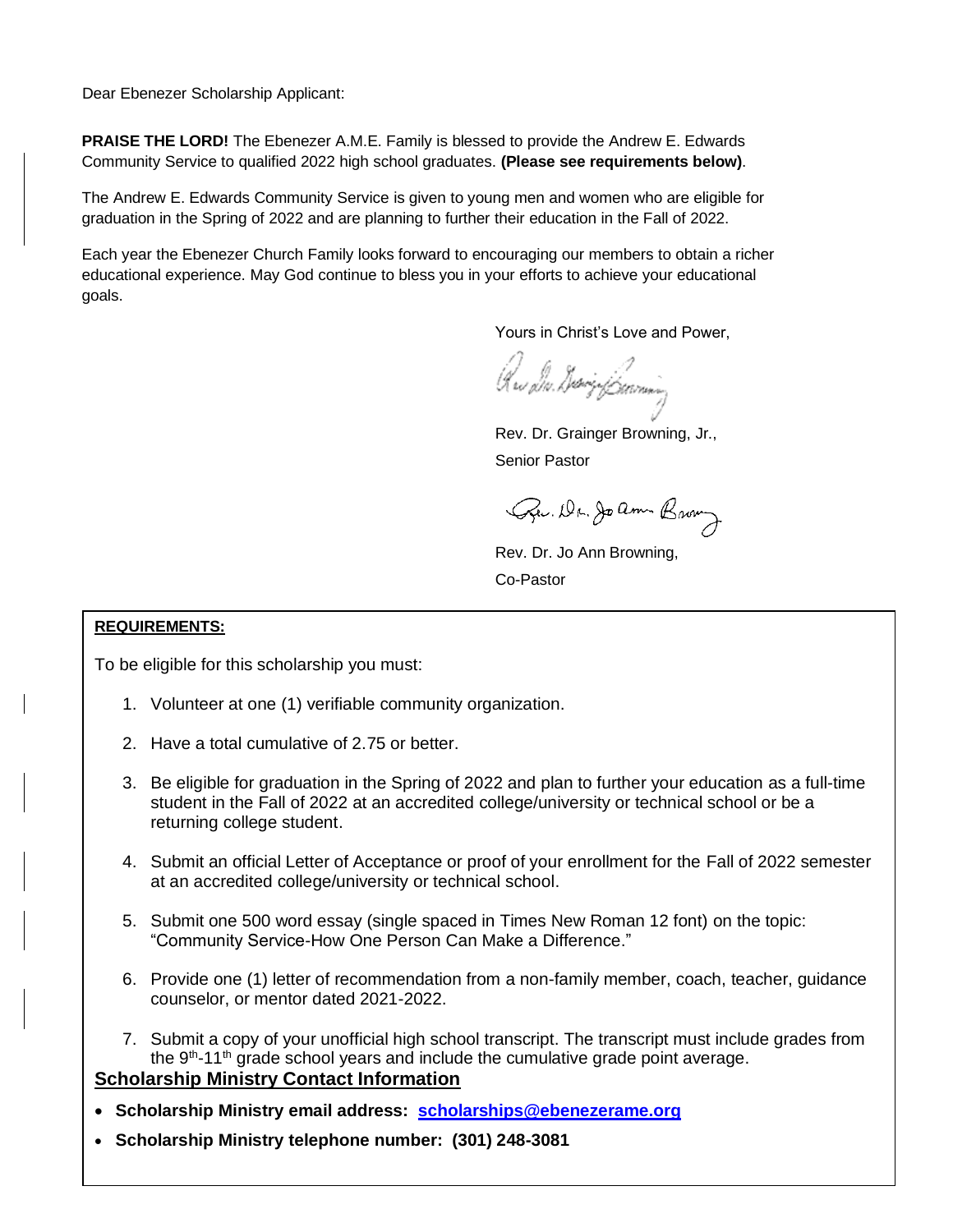#### **EBENEZER AFRICAN METHODIST EPISCOPAL CHURCH**

7707 Allentown Road • Fort Washington, MD 20744 • 301/248-8833

Rev. Dr. Grainger Browning, Jr., Senior Pastor • Rev. Dr. Jo Ann Browning, Co-Pasto**r**

**All applications and supporting materials must be received via email at [scholarships@ebenezerame.org](mailto:scholarships@ebenezerame.org) by April 8, 2022.**

### **1. 202( ) HIGH SCHOOL GRADUATE (PLEASE PRINT INFORMATION)**

**i**

| Last                                        |                                                  | First    |                                                                                  | Middle       |
|---------------------------------------------|--------------------------------------------------|----------|----------------------------------------------------------------------------------|--------------|
|                                             |                                                  |          |                                                                                  |              |
| <b>Street</b>                               |                                                  |          |                                                                                  |              |
| City                                        | <b>State</b>                                     | Zip Code | $\text{Telephone}$ ( ) ________                                                  |              |
|                                             |                                                  |          |                                                                                  |              |
|                                             |                                                  |          | Student ID # Confirm Email Address Confirm - Confirm Email Address               |              |
| 2. ACADEMIC BACKGROUND                      |                                                  |          |                                                                                  |              |
|                                             |                                                  |          |                                                                                  |              |
|                                             |                                                  |          |                                                                                  |              |
|                                             |                                                  |          | City                                                                             |              |
|                                             |                                                  |          |                                                                                  |              |
| Graduation Date:<br><u>Craduation Date:</u> |                                                  |          |                                                                                  |              |
|                                             |                                                  |          | School activities in which you have participated: ______________________________ |              |
|                                             |                                                  |          |                                                                                  | <b>State</b> |
| <b>4. SCHOOL OF CHOICE</b>                  |                                                  |          |                                                                                  |              |
|                                             | Educational Institution that you plan to attend: |          |                                                                                  |              |
|                                             |                                                  |          |                                                                                  |              |
|                                             | Will you be attending $\Box$ Full-Time           |          | $\Box$ Part-Time                                                                 |              |